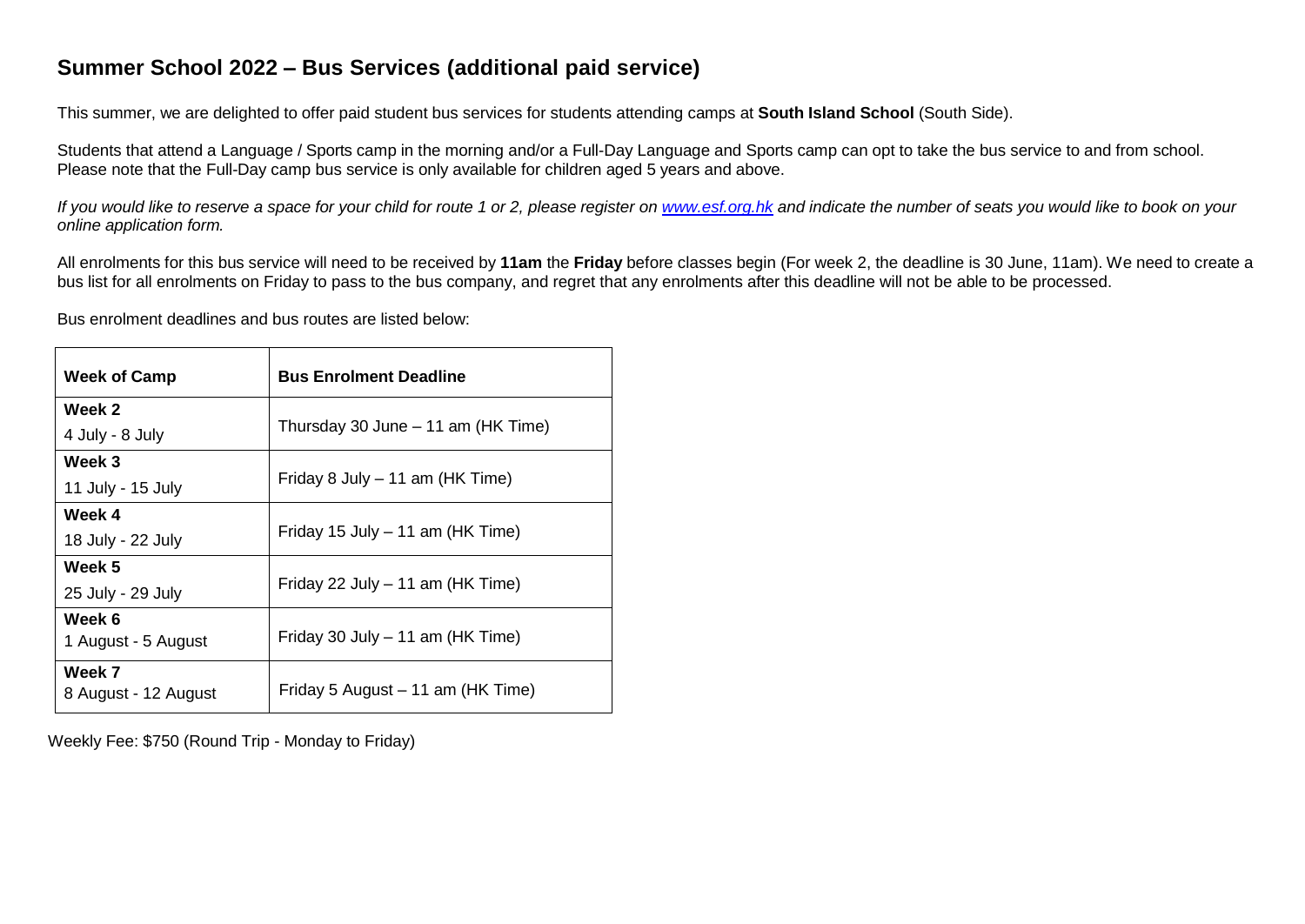## **Route 1: Robinson Road ↔ South Island School**

| <b>Morning Pick Up Time</b>           |                                                                | <b>Afternoon Drop Off Time</b> |                   |                                                              |
|---------------------------------------|----------------------------------------------------------------|--------------------------------|-------------------|--------------------------------------------------------------|
| Half-day/ Full-day<br><b>Students</b> |                                                                | Half-day Students              | Half-day Students |                                                              |
| 0755                                  | <b>Opposite 10 Robinson Road</b>                               | 1305                           | 1705              | 10 Robinson Road                                             |
| 0755                                  | <b>Opposite 60 Robinson Road</b>                               | 1305                           | 1705              | 60 Robinson Road                                             |
| 0755                                  | <b>Opposite 70 Robinson Road</b>                               | 1305                           | 1705              | 70 Robinson Road                                             |
| 0755                                  | <b>Opposite 76 Robinson Road</b>                               | 1305                           | 1705              | <b>76 Robinson Road</b>                                      |
| 0802                                  | 25 Park Road                                                   | 1258                           | 1658              | <b>Opposite 25 Park Road</b>                                 |
| 0803                                  | <b>Bonham Road - Opposite Centre Street</b><br><b>Bus Stop</b> | 1257                           | 1657              | <b>Bonham Road/Centre Street Junction</b>                    |
| 0803                                  | 78 Bonham Road                                                 | 1257                           | 1657              | <b>Opposite 78 Bonham Road</b>                               |
| 0805                                  | Bus stop opposite 89 Pokfulam Road                             | 1255                           | 1655              | 89 Pokfulam Road Bus Stop                                    |
| 0807                                  | <b>Pokfield Road Bus Terminus</b>                              | 1253                           | 1653              | <b>Opposite Pokfield Road Bus Terminus</b>                   |
| 0810                                  | Opposite 2A, Mt. Davis Road                                    | 1250                           | 1650              | 2A Mt. Davis Road                                            |
| 0810                                  | Opposite 52, Mt. Davis Road                                    | 1250                           | 1650              | 52 Mt. Davis Road                                            |
| 0813                                  | Opposite 192-200 Victoria Road                                 | 1248                           | 1648              | 192-200 Victoria Road                                        |
| 0815                                  | 301 Victoria Road (main road)                                  | 1245                           | 1645              | Opposite 301 Victoria Road                                   |
| 0815                                  | 313 Victoria Road, Fire Station                                | 1245                           | 1645              | Opposite 313 Victoria Road, Fire Station                     |
| 0818                                  | Victoria Road, Baguio Villa Shell Station                      | 1240                           | 1640              | Opposite Victoria Road, Baguio Villa Shell<br><b>Station</b> |
| 0825                                  | Bel-Air, Phase 4 roundabout (inside Bel-air)                   | 1235                           | 1635              | Bel-Air, Phase 4 roundabout (inside Bel-air)                 |
| 0825                                  | Bel-Air, Phase 1 bus stop                                      | 1235                           | 1635              | Bel-Air, Phase 1 bus stop                                    |
| 0828                                  | Opposite 789 Pokfulam Rd, Fire Station                         | 1230                           | 1630              | 789 Pokfulam Rd, Fire Station                                |
| 0829                                  | Shek Pai Wan Rd (Wah Fu Rd's bus stop)                         | 1230                           | 1630              | Shek Pai Wan Rd (Kellett School's bus stop)                  |
| 0835                                  | South Horizons, Block 18                                       | 1220                           | 1620              | South Horizons, Block 18                                     |
| 0835                                  | South Horizons, Block 6                                        | 1220                           | 1620              | South Horizons, Block 6                                      |
| 0840                                  | Wong Chuk Hang MTR Station (Exit A2)                           | 1215                           | 1615              | Wong Chuk Hang MTR Station (Exit A2)                         |
| 0755                                  | <b>South Island School</b>                                     | 1305                           | 1705              | <b>South Island School</b>                                   |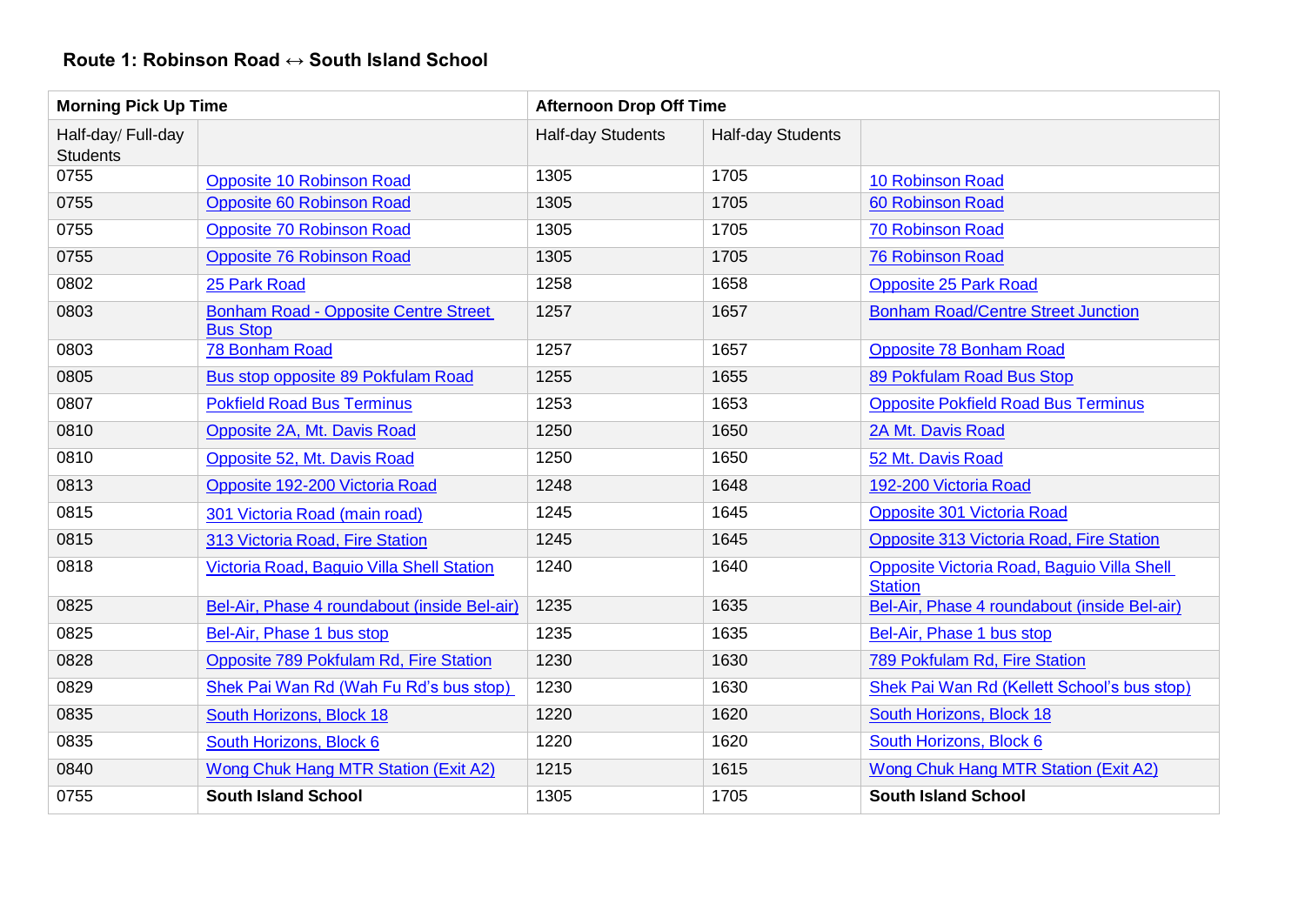| <b>Morning Pick Up Time</b>           |                                                                           | <b>Afternoon Drop Off Time</b> |                   |                                                        |
|---------------------------------------|---------------------------------------------------------------------------|--------------------------------|-------------------|--------------------------------------------------------|
| Half-day/ Full-day<br><b>Students</b> |                                                                           | Half-day Students              | Half-day Students |                                                        |
| 0800                                  | General Post Office, 2 Connaught Place,<br>Central                        | 1305                           | 1700              | General Post Office, 2 Connaught Place,<br>Central     |
| 0810                                  | North Point Ferry, Java Road (Opposite<br><b>North Point MTR Exit A1)</b> | 1250                           | 1645              | North Point Ferry, Java Road (Opposite North)<br>Point |
| 0830                                  | <b>Redhill Plaza</b>                                                      | 1230                           | 1630              | <b>Redhill Plaza</b>                                   |
| 0833                                  | 33 Tai Tam Road (Back Gate)                                               | 1227                           | 1627              | 33 Tai Tam Road (Back Gate)                            |
| 0838                                  | Repulse Bay Road / Headland Road<br><b>Junction</b>                       | 1222                           | 1622              | Opposite to Repulse Bay Road / Headland<br>Road        |
| 0840                                  | 90 Repulse Bay Road                                                       | 1220                           | 1620              | Opposite 129 Repulse Bay Road                          |
| 0841                                  | <b>Opposite The Repulse Bay Bus Stop</b>                                  | 1219                           | 1619              | <b>The Repulse Bay Bus Stop</b>                        |
| 0842                                  | 56 Repulse Bay Road                                                       | 1218                           | 1618              | <b>Opposite 56 Repulse Bay Road</b>                    |
| 0847                                  | <b>Island Road Car Park</b>                                               | 1213                           | 1613              | <b>Island Road Car Park</b>                            |
|                                       | <b>South Island School</b>                                                |                                |                   | <b>South Island School</b>                             |

#### **Points to Note**

- 1. The summer camp bus services are an additional paid service (\$750 per week for a round trip).
- 2. ESF Sports & Language does not operate the buses and are not responsible for external factors such as traffic and increment weather. Please contact the bus company (Kwoon Chung Motors Co. Ltd) directly on 29 798 798 or email: sisland@kcm.com.hk for general inquiries.
- 3. If you would like to reserve a space for your child for route 1 or 2, please register on [www.esf.org.hk a](http://www.esf.org.hk/)nd indicate the number of seats you would like to book on your application form.
- 4. We welcome you to accompany your child on the bus, though there will be an additional charge for your seat (weekly \$750), subject to availability.
- 5. All of our buses have an escort (bus mother) who manages the collection and drop-off of students on the bus route.
- 6. Bus routes and stops are fixed and we **CANNOT** add any additional stops / change stops.
- 7. Parents are responsible for putting their children on the bus and collecting them from the bus stop at the designated time. No refund, credit or make up should be made if students missing a bus.
- 8. ESF Language & Sports reserves the right to alter the bus routes or cancel the bus services in case of inclement weather or insufficient number of bus.

#### **Precautionary Measures required for parents/students before boarding the school bus**

- 1. Parents MUST provide a mask for their child to wear upon boarding and throughout the bus journey. (Students without masks will not be allowed to board)
- 2. Bus Escorts will arrange students to sit in a more spread out manner to enhance social distancing.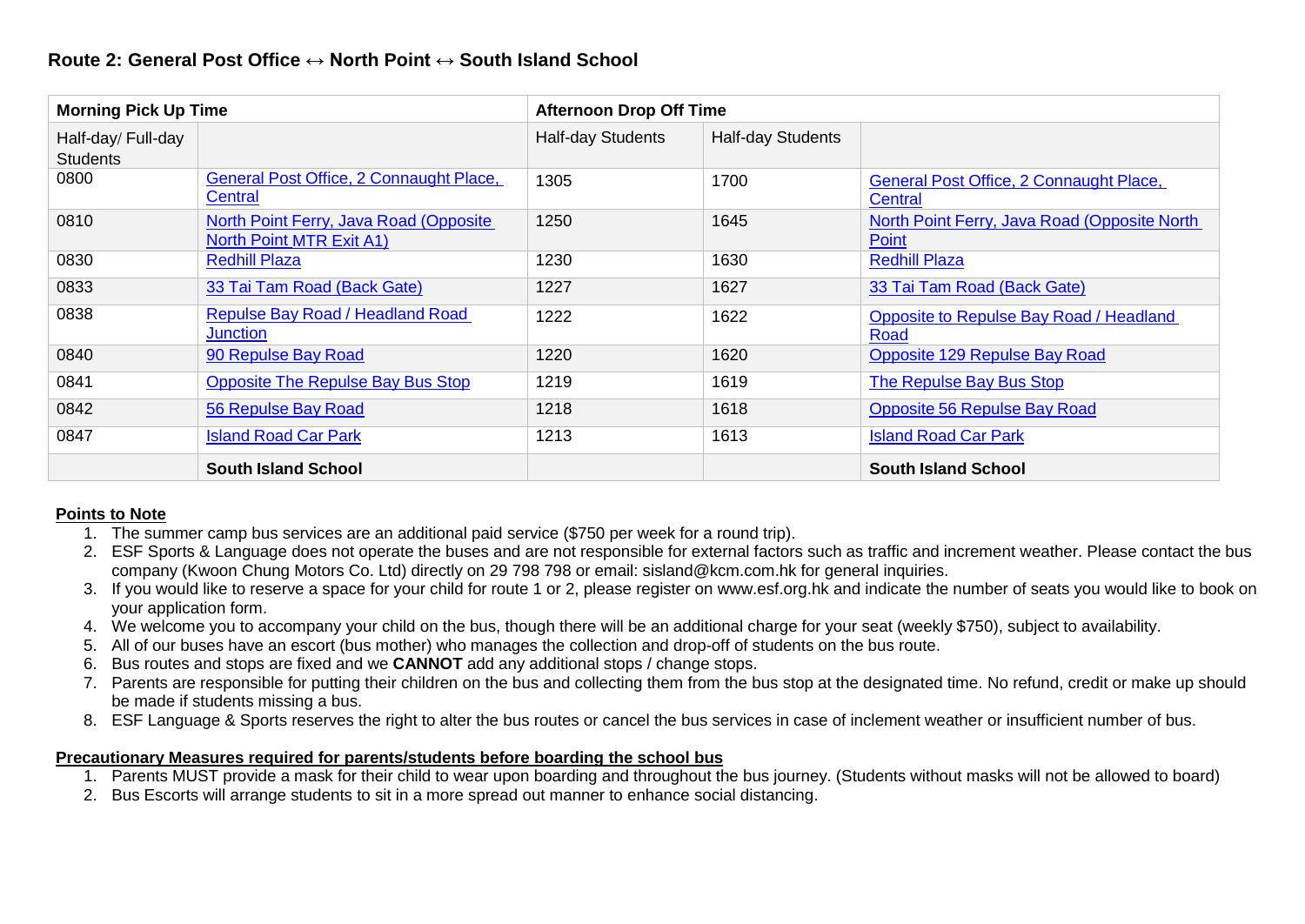# 夏季課程 2022 - 校巴接送服務(額外付費)

今年夏天,我們很榮幸能於南島中學(南區)提供校巴接送服務(額外付費)。

校巴服務共設兩條路線:路線 1 及路線 2 。參加早上的語言營 / 運動營或全日制語言及體育課程的學生,可選用校巴(另外收費)往返南島中學及指定上落客 點。請注意,選用全日制課程校巴服務的學生必須年滿 5 歲或以上。

如你希望申請校巴服務(路線 1 或 2),請於 [www.esf.org.hk](http://www.esf.org.hk/) 遞交網上報名表註明,並填寫相關座位數量。

所有申請須於開課前的星期五上午11時前提交 (第2週課程截止日期為6月 30日上午11時)。由於我們須於星期五向校巴公司提供下週的學生名單,任何逾時 申請將不獲接納。 以下為每週的校巴申請截止時間和校巴時間表:

| 星期              | 校巴申請截止時間                    |  |  |
|-----------------|-----------------------------|--|--|
| 第2週<br>7月4日至9日  | 6月30日(星期四)-上午 11 時前(香港時間)   |  |  |
| 第3週<br>7月11至15日 | 7月8日(星期五)-上午 11 時前(香港時間)    |  |  |
| 第4週<br>7月18至22日 | 7月 15 日(星期五)-上午 11 時前(香港時間) |  |  |
| 第5週<br>7月25日29日 | 7月22日(星期五)-上午11時前(香港時間)     |  |  |
| 第6週<br>8月1日5日   | 7月 29 日(星期五)-上午 11 時前(香港時間) |  |  |
| 第7週<br>8月8日12日  | 8月5日(星期五)-上午11時前(香港時間)      |  |  |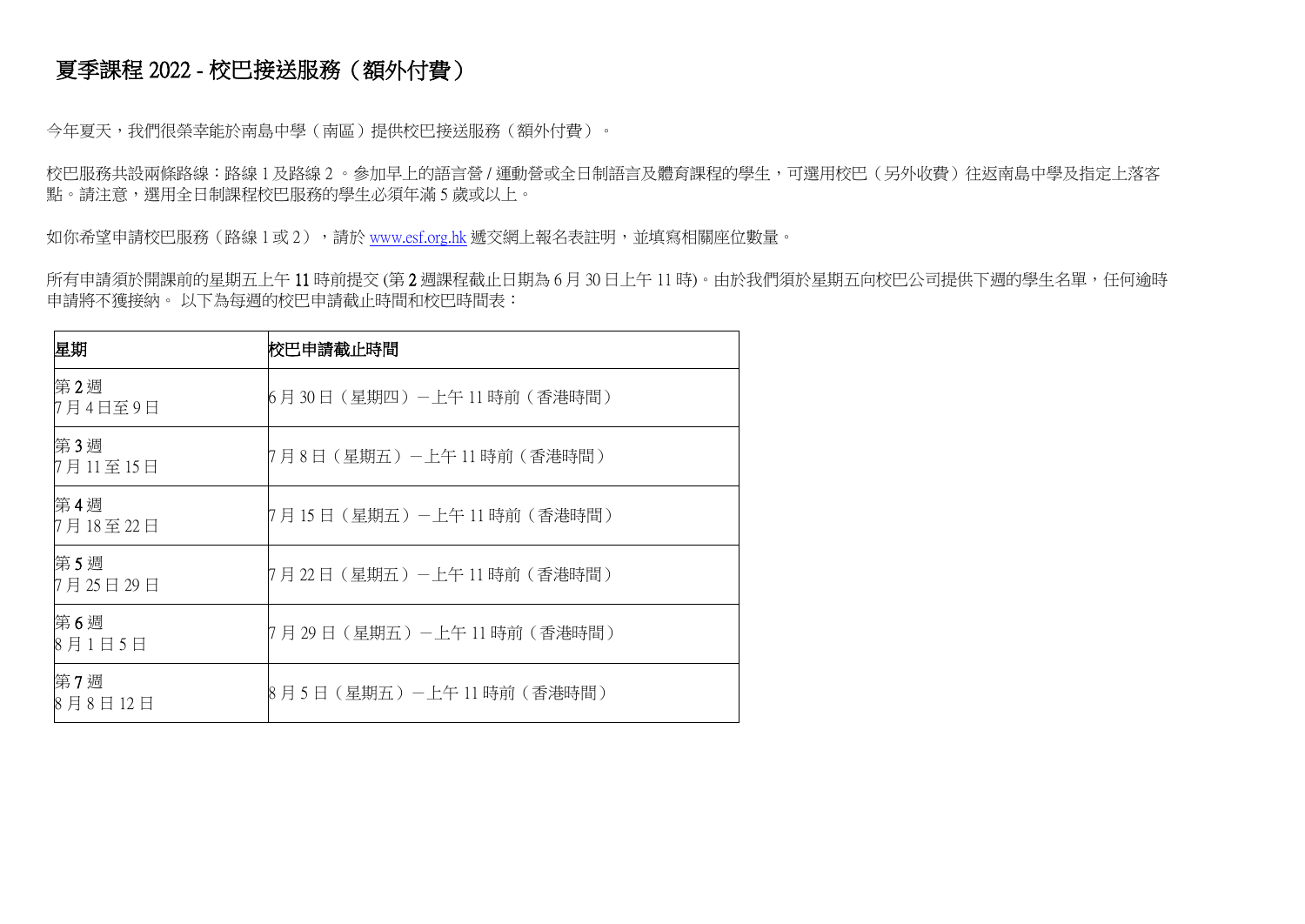# 路線 **1**:羅便臣道**↔**南島中學(港島南)

| 上午上車時間   |                    | 下午下車時間 |       |                    |
|----------|--------------------|--------|-------|--------------------|
| 全日/半日班學生 |                    | 半日班學生  | 全日班學生 |                    |
| 0755     | 羅便臣道10號對面          | 1305   | 1705  | 羅便臣道10號            |
| 0755     | 羅便臣道60號對面          | 1305   | 1705  | 羅便臣道60號            |
| 0755     | 羅便臣道70號對面          | 1305   | 1705  | 羅便臣道70號            |
| 0755     | 羅便臣道76號對面          | 1305   | 1705  | 羅便臣道76號            |
| 0802     | 柏道25號              | 1258   | 1658  | 柏道25號對面            |
| 0803     | 般咸道-正街對面巴士站        | 1257   | 1657  | 般咸道/正街口            |
| 0803     | 般咸道78A號            | 1257   | 1657  | 般咸道78號對面           |
| 0805     | 薄扶林道89號對面巴士站       | 1255   | 1655  | 薄扶林道89號巴士站         |
| 0807     | 蒲飛路巴士站             | 1253   | 1653  | 蒲飛路巴士站對面           |
| 0810     | 摩星嶺道2A號對面          | 1250   | 1650  | 摩星嶺道2A號            |
| 0810     | 摩星嶺道52號對面          | 1250   | 1650  | 摩星嶺道52號            |
| 0813     | 域多利道192-200號對面     | 1248   | 1648  | 域多利道192-200號       |
| 0815     | 域多利道301號(大路)       | 1245   | 1645  | 域多利道301號對面         |
| 0815     | 域多利道313號消防局        | 1245   | 1645  | 域多利道313號消防局對面      |
| 0818     | 域多利道(碧瑤灣蜆殼油站)      | 1240   | 1640  | 域多利道(碧瑤灣蜆殼油站)對面    |
| 0825     | 貝沙灣(第4期屋苑內迴旋處,屋苑內) | 1235   | 1635  | 貝沙灣(第4期屋苑內迴旋處,屋苑內) |
| 0825     | 貝沙灣第1期巴士站          | 1235   | 1635  | 貝沙灣第1期巴士站          |
| 0828     | 薄扶林道789號消防局對面巴士站   | 1230   | 1630  | 薄扶林道789號消防局        |
| 0829     | 石排灣道(華富道巴士站)       | 1230   | 1630  | 石排灣道(啟歷學校巴士站)      |
| 0835     | 海怡半島18座            | 1220   | 1620  | 海怡半島18座            |
| 0835     | 海怡半島6座             | 1220   | 1620  | 海怡半島6座             |
| 0840     | 黃竹坑港鐵站(A2出口)       | 1215   | 1615  | 黃竹坑港鐵站(A2出口)       |
| 0755     | 南島中學               | 1305   | 1705  | 南島中學               |